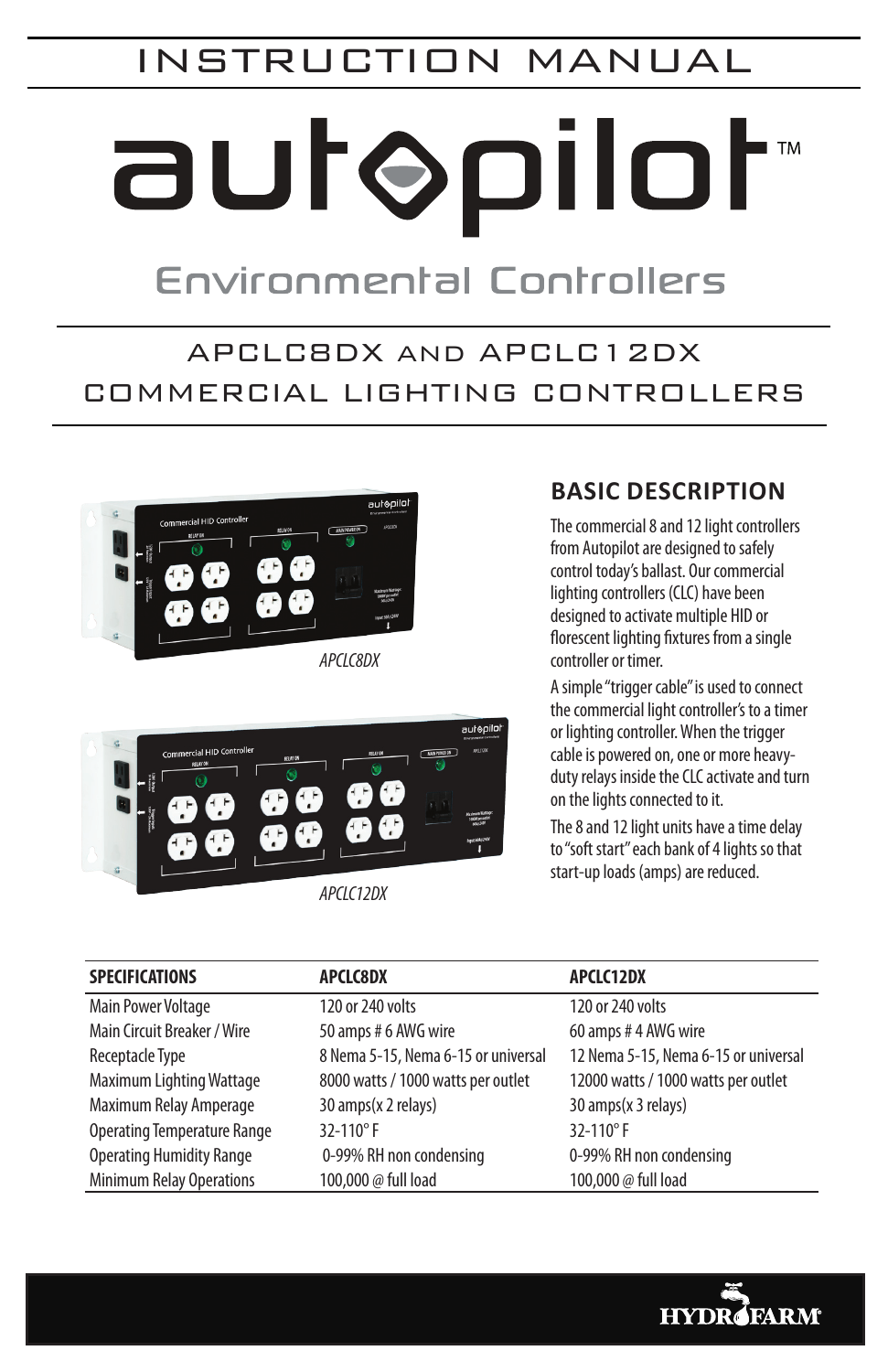## **Principal of operation**

The best way to control multiple lighting fixtures is to use a main/ master lighting controller. The CLC lighting controller is designed to provide power to multiple lights and to activate the lights. An external timer (or digital lighting controller) is used to determine when the lights will turn ON and OFF.

The CLC is simple. A single main 240 volt power supply is connected by the user using (3) simple connection points on a clearly marked terminal strip. Once the main power is connected properly, the lights that are connected to the CLC will turn ON when the trigger cable is powered on. The trigger cable is a standard 120 volt power cable that can be connected to a standard timeclock or to a HID lighting controller that is designed to activate lights based on a timed schedule.

*NOTE: DO NOT connect any lights to this unit until the power has been installed and verified to be the correct voltage for the ballast that will be connected.*

# **Main Power Requirements**

- 1. The user must provide a source of main power for the lights to operate. The main power connection must be rated for the amperage of the lights to be connected to the unit (see *Specifications*).
- 2. The main power can be "hardwired" into a circuit breaker panel or by installing the appropriate high amperage portable cable and connector end (provided by the user).
- 3. A ground lug is provided to connect the ground wire. Do not operate this product without a properly connected ground wire.
- 4. Most applications will use 240 volt power. It is up to the user to ensure that all ballasts that are connected to the unit are wired for 240 volt (see *Ballast Requirements*).
- 5. If the unit is to be used for 120 volt ballast, ensure that all of the ballasts connected are wired for 120 volt operation (see *Ballast Requirements*).

#### **Ballast requirements**

It is the user's responsibility to ensure that all of the lighting devices that are connected to this unit are rated for the voltage being provided by the main power.

*NOTE: This product can be used to operate 120 volt lights. In order to operate 120 volt lights, ensure the main power connected to the unit is 120 volt. The manufacturer, distributors, and their retailers cannot be held responsible for any damage or injuries, consequential or otherwise, arising from the use of this product. The user of this product assumes all responsibility for the installation and proper use of this product.*



# **Installation**

*NOTE: ONLY qualified electricians should install this equipment. ALL power must be disconnected prior to installing or servicing the equipment.*

#### **Connecting the main power**

1. Remove the small metal cover by removing the 2 Phillips head screws that hold the electrical cover on the right side of the unit. Once opened you will see the (3) terminals to connect the main power wires to.



# 2 **www.hydrofarm.com**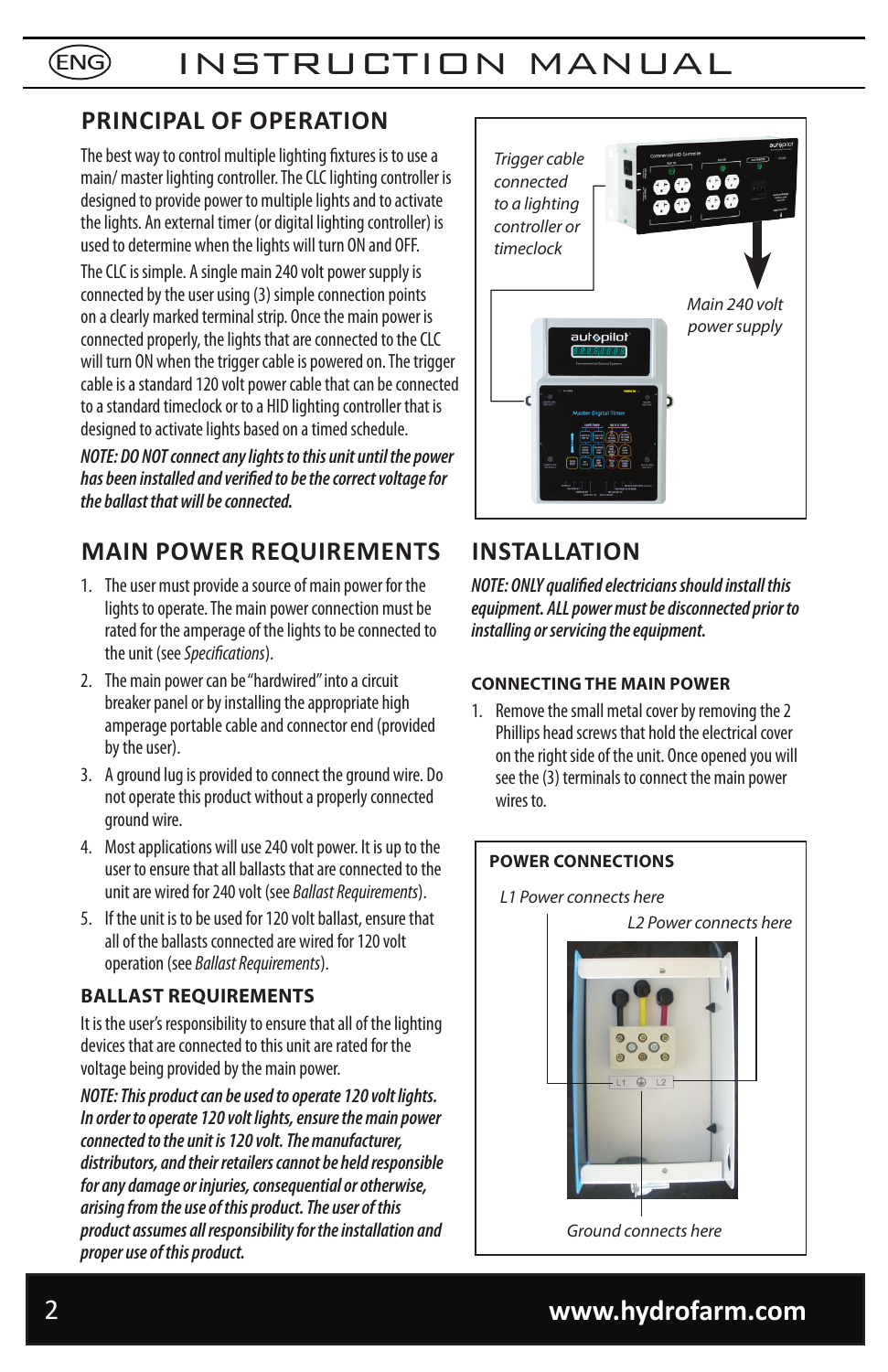- 2. Insert the appropriate sized main power cable into the cable clamp at the bottom of the unit. Secure the cable clamp.
- 3. Insert the green or bare ground wire into the center grounding terminal and secure the ground wire.
- 4. Remove the insulation from the red and the black main power wires and insert the wire ends into the 2 power connection points marked L1 and L2 (*see photo on page 2*). L1 will be the hot leg if the unit is connected to 120 volts only.
- 5. Secure the wires tightly to ensure a good connection. Loose connections could cause the connections to overheat, which can cause damage to the unit that is NOT covered by the warranty.
- 6. Using the volt meter, carefully touch one tester probe to each of the main power connection points. The volt meter should read approximately 240 volts (if connected to a 240 circuit) or approximately 120 volts (if connected to a 120 volt circuit).
- 7. Turn on the circuit breaker or connect the main power cable connection.
- 8. Next, turn on the main circuit breaker on the front of the CLC. The unit will now be "powered on".
- 9. Once the correct voltage has been verified, carefully reinstall the electrical cover on the unit using the 2 screws.

#### **Testing The 120 Volt Trigger Cable**

- 1. The main relay(s) inside the unit will be turned ON when the trigger cable is connected and activated. The trigger cable must be connected to a timer or lighting controller that will provide 120 volts to the main relays.
- 2. When the trigger cable is connected and plugged into the timer / controller, the relays will "close" and the small indicator light on the CLC will be illuminated.
- 3. When the trigger cable is disconnected, the relay will "open" and the indicator light will turn off. Once the trigger has been tested for proper operation, unplug the trigger cable.

#### **Connecting the ballast**

- 1. The final step in the installation is to connect the ballast power cables to the receptacles on the lighting controller. *Important: Ensure the trigger cable is not connected or powered up while plugging in or disconnecting the ballasts.*
- 2. Once the ballasts are connected, the unit is ready for operation.

3. Connect and power up the trigger cable. The unit should activate and the lights should now be turned on.

(ENG)

#### **Internal time delays**

On the APCLC8DX and APCLC12DX there are internal time delays that will activate each bank of 4 receptacles to reduce the start up "surge" that would occur if all of the lights were energized at the same time.

Be sure to allow enough time for each timer to activate each bank of lights. Each timer is preset for 5 minutes.

### **TROUBLESHOOTING**

#### *When I connect the trigger cable, nothing happens.*

When connected, the small indicator light in the unit and the relays inside the unit should turn on. Plug the trigger cable into a known source of 120 volt power and make sure the trigger cable is firmly connected.

#### *When I connect the trigger cable to power, the indicator light on the unit turns on, but none of my lights are turning on.*

Check the main power circuit breaker, and ensure that the main power is still connected to the terminals and that the unit is "powered up" by testing voltage at the main terminals.

#### *When I connect the trigger cable to power, the indictor light on the unit turns on, but only some of my lights turn on.*

If you are using the APCLC8DX and APCLC12DX there are 2 and 3 relays used. If only some of the lights are turning on, there is likely a problem with one of the relays.

#### *Some of my lights stay on even after the trigger cable is powered OFF or disconnected.*

If the lights remain ON when the trigger cable has no power, there is likely a problem with one of the relays.

#### *There is a buzzing sound coming from the unit.*

The relays inside the unit are electro-mechanical, meaning they work by means of a small electric coil. Some coils make a slight amount of "noise." This is normal. If the unit is making a loud buzzing sound and there are any other observed problems, there could be a problem with one of the relays.